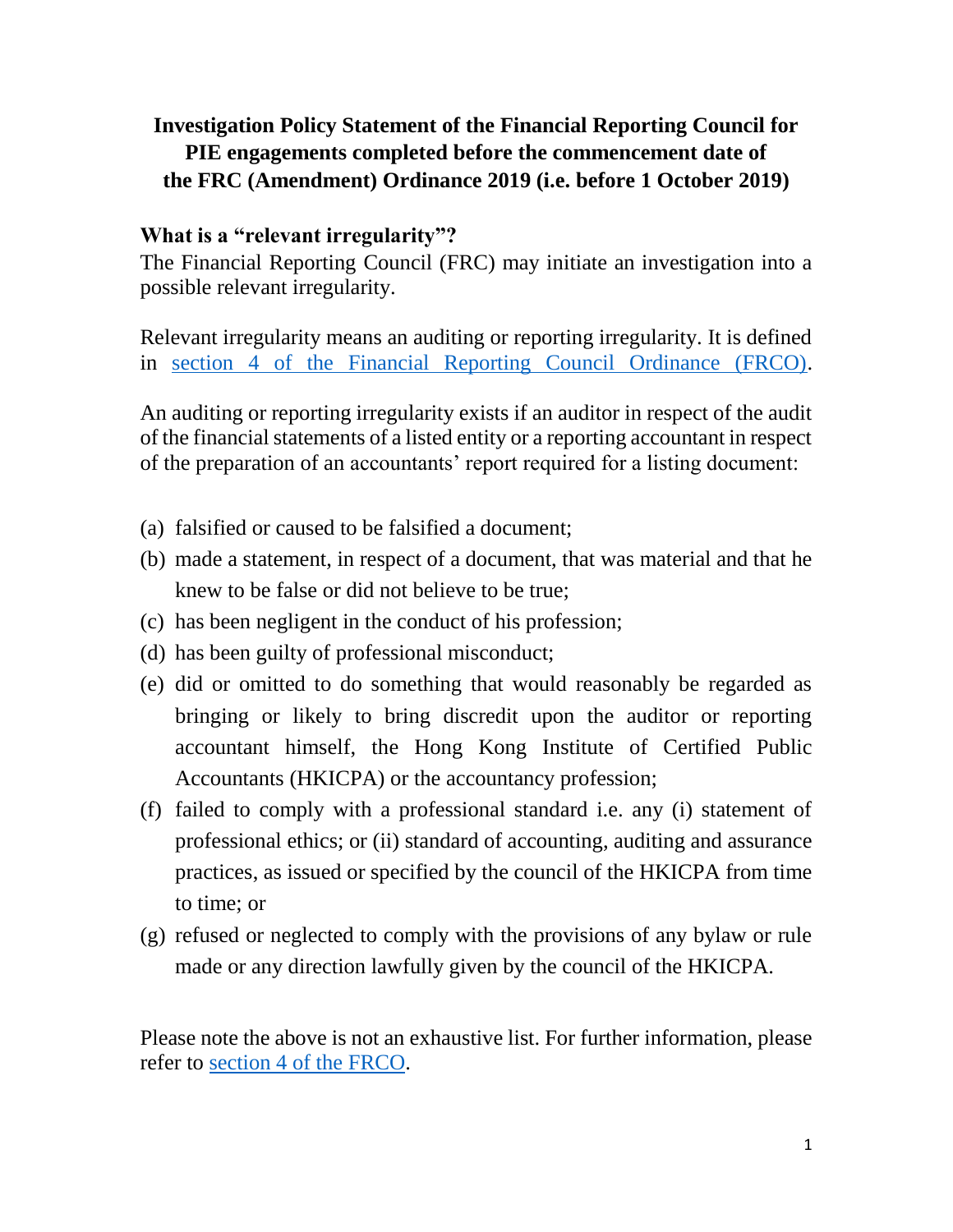### Procedures

- 1. The FRC may initiate an investigation into possible auditing and reporting irregularities committed by auditors and reporting accountants of listed entities, upon receipt of a complaint or otherwise.
- 2. In order to decide whether or not an investigation should be initiated, the available information and evidence will be reviewed. The auditor, reporting accountant, and/or listed entity concerned may be asked to provide additional information and an explanation on the matters.

## *Discretion to initiate an investigation*

- 3. Where the FRC considers that it appears that there are circumstances suggesting or it has reasonable cause to believe that there is or may be an accounting/reporting irregularity, and certifies in writing to this effect, the FRC may initiate an investigation. The FRC needs to determine whether the investigation is initiated on the grounds of "circumstances suggesting" or "reasonable cause to believe" in order to establish the powers of an investigator.
- 4. The FRC will normally direct the Audit Investigation Board (AIB) to act as the investigator and conduct an investigation but in exceptional circumstances, may decide to conduct the investigation itself.

For further information, please refer to [section 23 of the FRCO.](https://www.elegislation.gov.hk/hk/cap588?xpid=ID_1438403493162_004)

# *Exercising general powers of investigation*

- 5. If an investigation is initiated on the grounds of "circumstances suggesting", the  $AIB<sup>1</sup>$  may, in writing, require certain persons such as auditors or reporting accountants, listed entities and their current or past officers or employees, authorised institutions or transaction counterparts:
	- (a) to produce records or documents;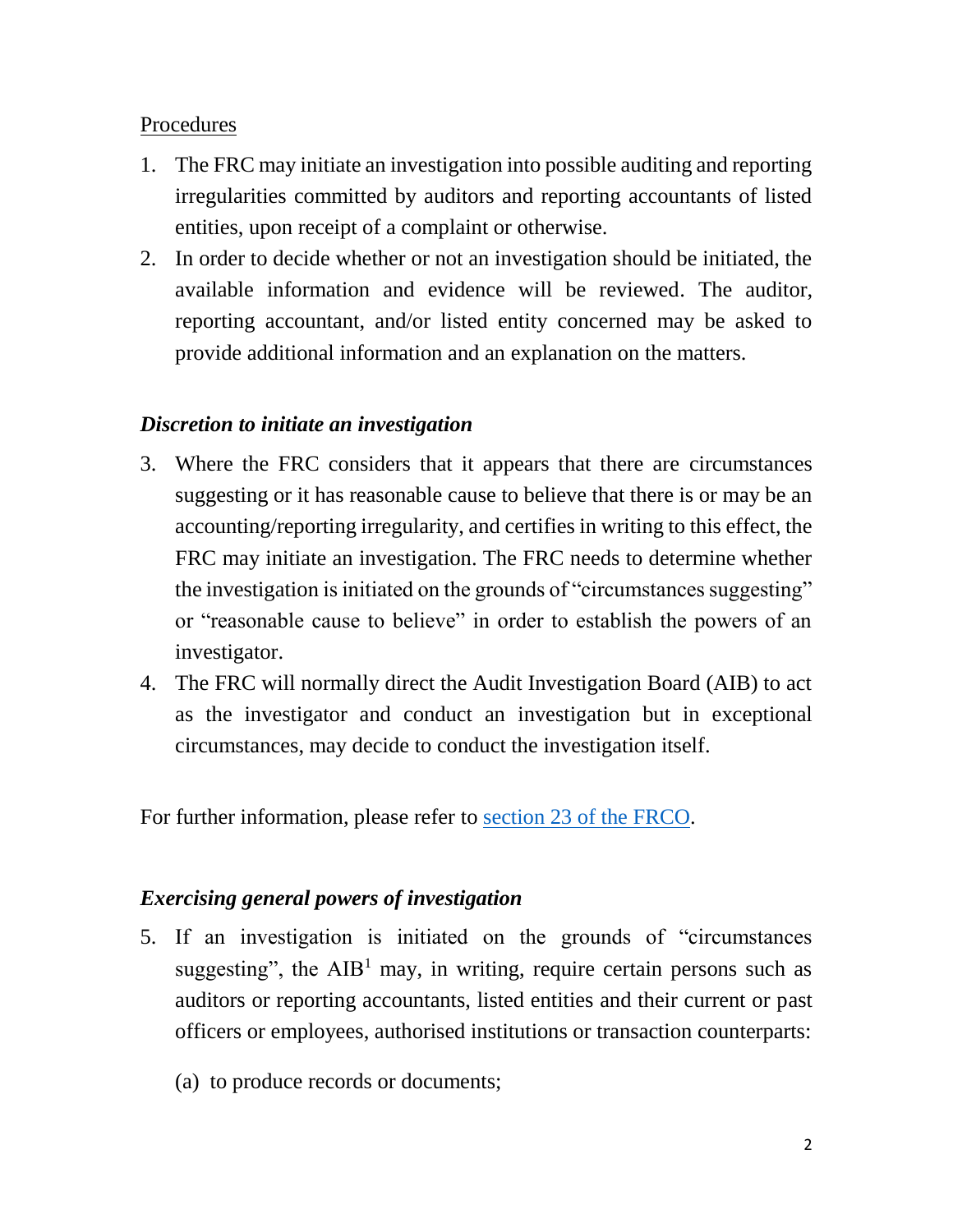- (b) to explain or make a statement regarding records or documents produced and to verify their explanation or statement by a statutory declaration;
- (c) to state the whereabouts of any missing records or documents and to verify their statement by a statutory declaration;
- (d) to make copies or record the details of records or documents produced; and
- (e) if an explanation or statement is not given or made for the reason that the information concerned is not within their knowledge or possession, to verify that reason and fact by a statutory declaration.

The  $AIB<sup>1</sup>$  is required to certify that certain conditions as set out in the FRCO are satisfied; for example, the  $AIB<sup>1</sup>$  has reasonable cause to believe that a person is in possession of records or documents that relate to the audit of the accounts or the preparation of the accountants' report of the listed entity; and the relevant records or documents required to be produced is relevant to the relevant irregularity.

For further information, please refer to [sections 25, 26 and 27 of the](https://www.elegislation.gov.hk/hk/cap588?xpid=ID_1438403493194_001)  [FRCO.](https://www.elegislation.gov.hk/hk/cap588?xpid=ID_1438403493194_001)

- 6. If an investigation is initiated on the grounds of "reasonable cause to believe", the  $AIB<sup>1</sup>$  may, in writing, require the auditors, reporting accountants or any other persons whom the  $AIB<sup>1</sup>$  has reasonable cause to believe to be in possession of records, documents or information relevant to the relevant irregularity:
	- (a) to produce records or documents;
	- (b) to attend interviews and answer questions;
	- (c) to respond to written questions;
	- (d) to give the  $AIB<sup>1</sup>$  all other assistance in connection with the investigation;
	- (e) to explain or give further particulars regarding records or documents produced;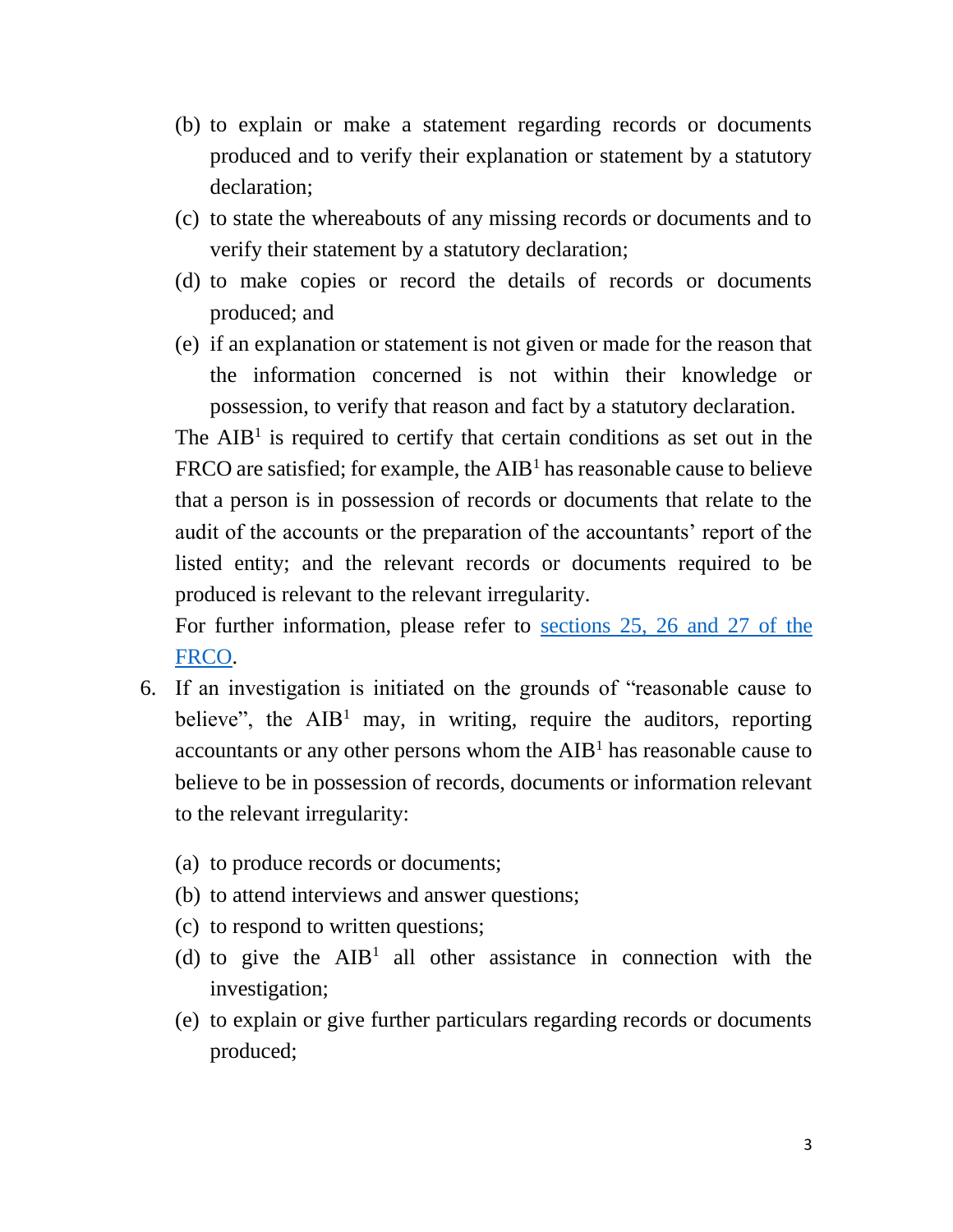- (f) to verify their answer, response, explanation or particulars given under (a) to (e) by a statutory declaration; and
- (g) if an answer, response, explanation or particulars is not given for the reason that the information concerned is not within their knowledge or possession, to verify that reason and fact by a statutory declaration. For further information, please refer to [section 28 of the FRCO.](https://www.elegislation.gov.hk/hk/cap588?xpid=ID_1438403493209_003)
- 7. Where any person, without reasonable excuse, fails to comply with a requirement imposed on him or provides false or misleading information, he may commit an offence. The  $AIB<sup>1</sup>$  may also apply to the Court of First Instance for an inquiry into this failure. Any person convicted may be subject to a fine and/or imprisonment. For further information, please refer to [sections 31 and 32 of the FRCO.](https://www.elegislation.gov.hk/hk/cap588?xpid=ID_1438403493240_003)
- 8. If there are reasonable grounds to suspect that there is, or is likely to be, on premises any records or documents required to be produced in accordance with the FRCO as set out above, the  $AIB<sup>1</sup>$  may apply for a search warrant to enter the premises and seize the records or documents. For further information, please refer to [section 34 of the FRCO.](https://www.elegislation.gov.hk/hk/cap588?xpid=ID_1438403493256_005)

#### *Concluding an investigation*

- 9. As soon as practicable after the completion of an investigation, the  $AIB<sup>1</sup>$ will prepare a written report on its findings.
- 10. The FRC may adopt an investigation report and may take or order further action as appropriate before the report is adopted. If before the adoption of a report, the FRC is of the opinion that any person named in the report will be adversely affected by its publication or disclosure, that named person will be given a reasonable opportunity of being heard.
- 11. The FRC may close a case, suspend an investigation or carry out other follow-up action including referral to appropriate regulatory bodies and/or law enforcement agencies as it considers appropriate. The FRC will notify the relevant auditor or reporting accountant once it comes to a decision unless it is satisfied that the notification may prejudice the investigation,